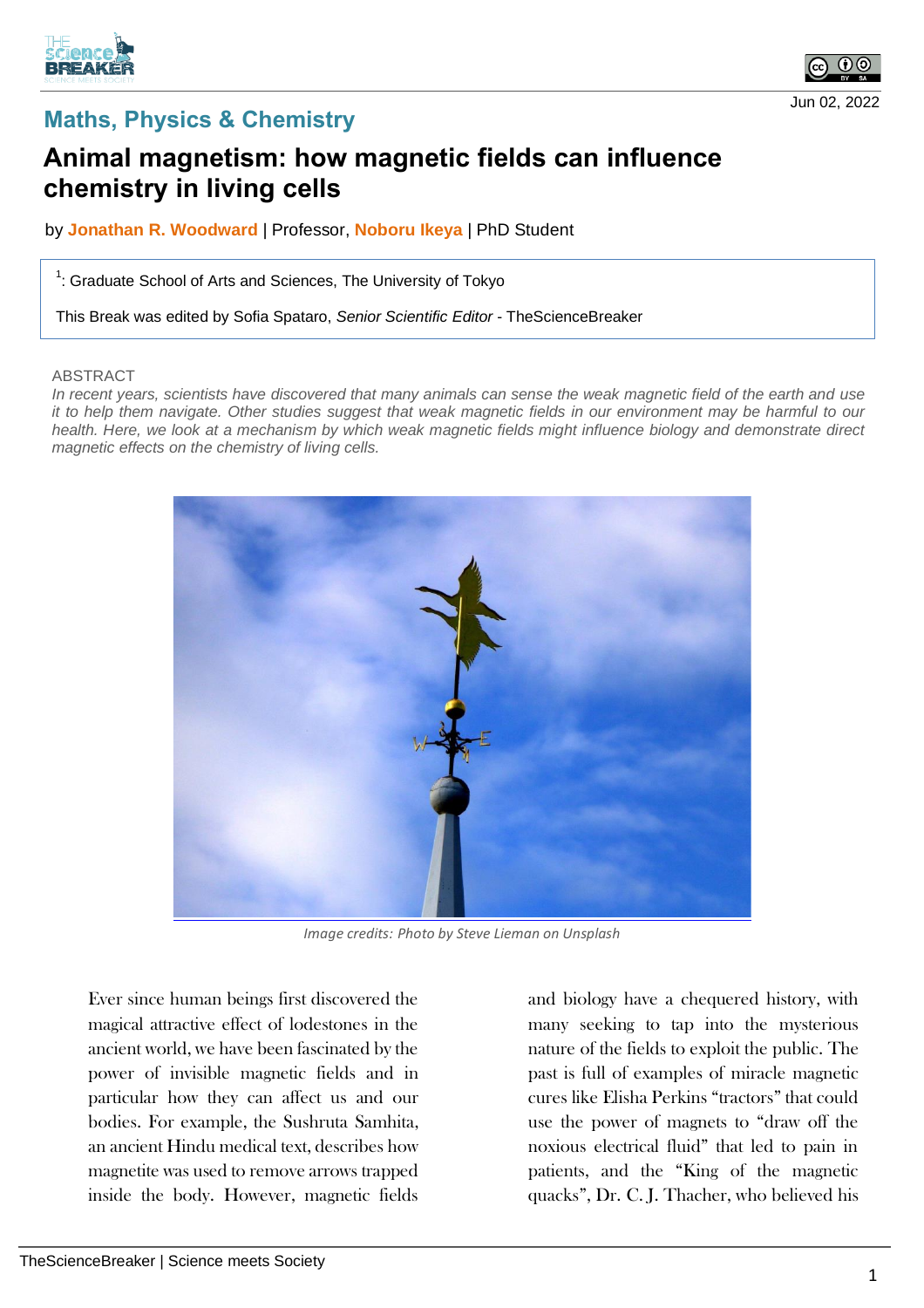

"magnetic shields" could cure any condition, including paralysis!

Today our interest in these mysterious fields and their possible effects on biology remains undiminished. There are two important phenomena that continue to attract the attention of biologists and medics, but which are still far from being understood. The first is that we now know that many animals are capable of sensing the very weak Earth's magnetic field and using it for navigation. Arctic Terns, for example, use their built-in magnetic compass to help them navigate worldwide round trips of up to 90'000 km every year. The second is that epidemiological studies suggest a weak association between environmental electromagnetic fields and childhood leukemia, meaning that since 2001, the World Health Organization classifies extremely low frequency magnetic fields as possibly carcinogenic to humans.

These observations require us to explain the underlying physical mechanism by which a very weak magnetic field might be able to influence biological processes. In recent years, the so-called "radical pair mechanism" has become the frontrunner for explaining the magnetic compass ability of animals. This mechanism involves chemical reactions that proceed through short-lived (typically a few hundred billionths of a second) intermediates known as radical pairs (RPs). Radicals possess a quantum mechanical property known as spin, which makes them behave like tiny magnets, and remarkably, when these pairs of radicals come together, their possibility of reacting together depends on the relative orientation of these tiny magnets. Applying even a weak magnetic field can influence how the RPs change these orientations and can lead to the reaction going faster or slower. Thus, through this mechanism, chemical reactions involving RPs can be altered by the application of magnetic fields. Such effects were first demonstrated in the 1970s and have been studied continuously ever since.

Returning to the bird magnetic compass, the idea is that reactions that generate magnetically sensitive RPs can take place inside cells in the eyes of migratory birds. The current hypothesis is that these reactions take place inside proteins known as cryptochromes, which report changes in the radical pair reaction to the brain through the optic nerve, essentially allowing the birds to "see the magnetic fields" in their environments.

Until now, there has been no direct evidence for the radical pair mechanism operating in real living systems. Recently, we were able to directly demonstrate the effect of a magnetic field on the chemical reactions of RPs in living cells for the first time. To do this, we exploited a property possessed by all cells, known as autofluorescence, which is the emission of light by certain molecules naturally present in the cells. We studied the tiny amount of natural light emitted by individual cells when exposed to blue light, using a specially built microscope. We suspected that the autofluorescence in our measurements was due to molecules called flavins, which we already knew from our earlier work show magnetically sensitive chemical reactions when exposed to blue light. Our idea was to use this autofluorescence to find out if the flavin molecules were undergoing RP based chemical reactions in the cells. Fluorescence and RP chemistry are